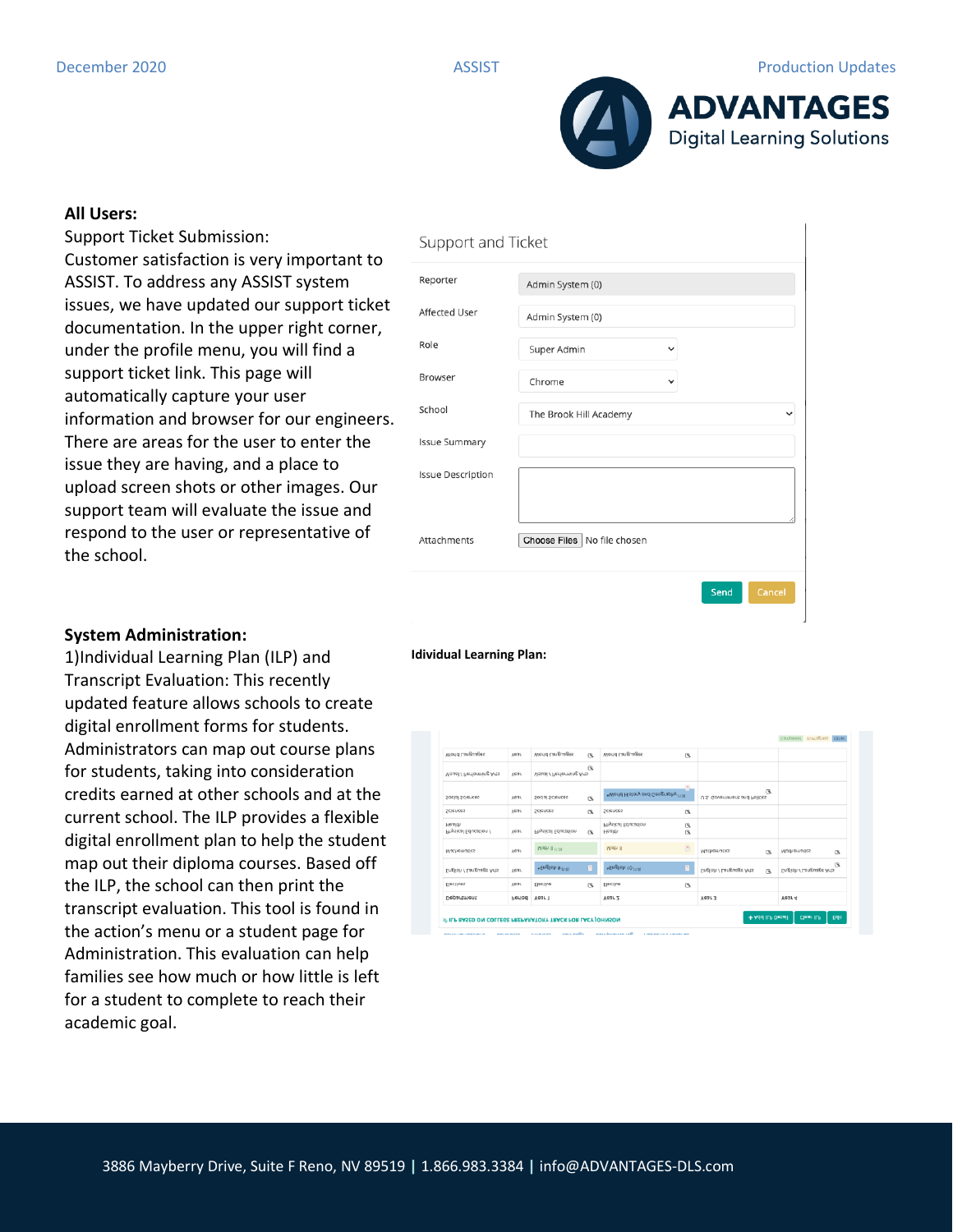



2)Custom Student Status Settings: We understand that student status settings can be personal from school to school. ASSIST offers a customizable status setting. Please contact your ASSIST representative to discuss customizing your student statuses



3) School Manager: We have created a new permission for School Administration. The school manager permission allows a designated admin to manage optional